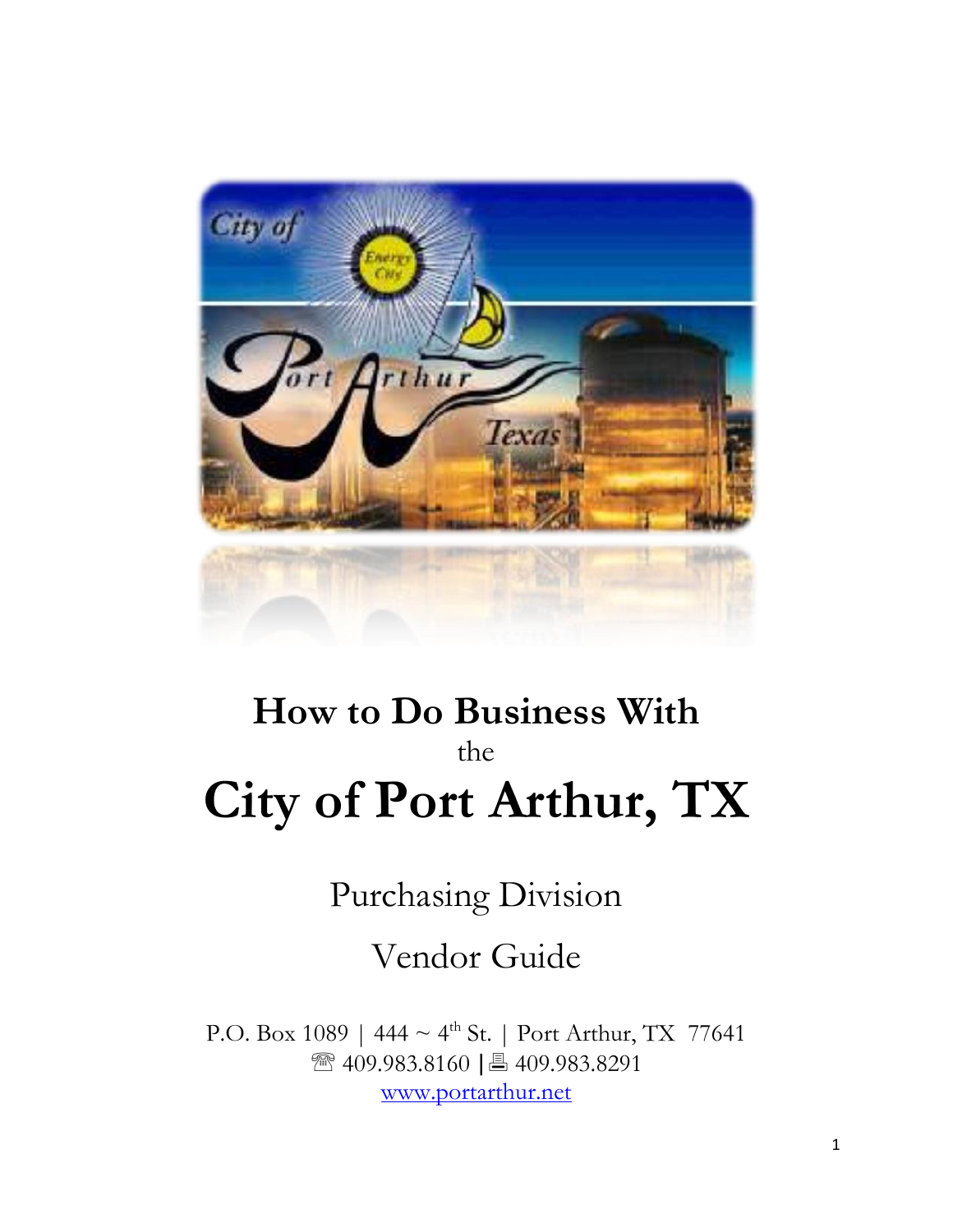## **Introduction**

The City of Port Arthur, TX and the Purchasing Division welcome you to our City. This brochure has been prepared to acquaint you with our organization, staff and the procedures used in procuring needed goods and services.

The Purchasing Division is responsible for procuring goods and services for all City departments and performing these purchases in accordance with state and local requirements. The Purchasing Division consists of a Purchasing Manager, two (2) Purchasing Assistants and a Secretary. Our staff will be happy to assist you or direct you to the individual responsible for the procurement of your commodity or service.

The Purchasing Division website address is [www.portarthur.net.](http://www.portarthur.net/bid_rfp.cfm) This site is a valuable resource and is designed to provide vendors with the information needed to do business with the City of Port Arthur. We encourage you to monitor the Bid page as it is updated on a regular basis.

The City of Port Arthur has partnered with The Public Group in an effort to make bidding opportunities available for all parties interested in doing business with our organization. Please visit [www.PublicPurchase.com](http://www.publicpurchase.com/) to register as a vendor.

Our goal is to purchase products and services which are determined to be the best value for the City. We look forward to many opportunities to do business with you.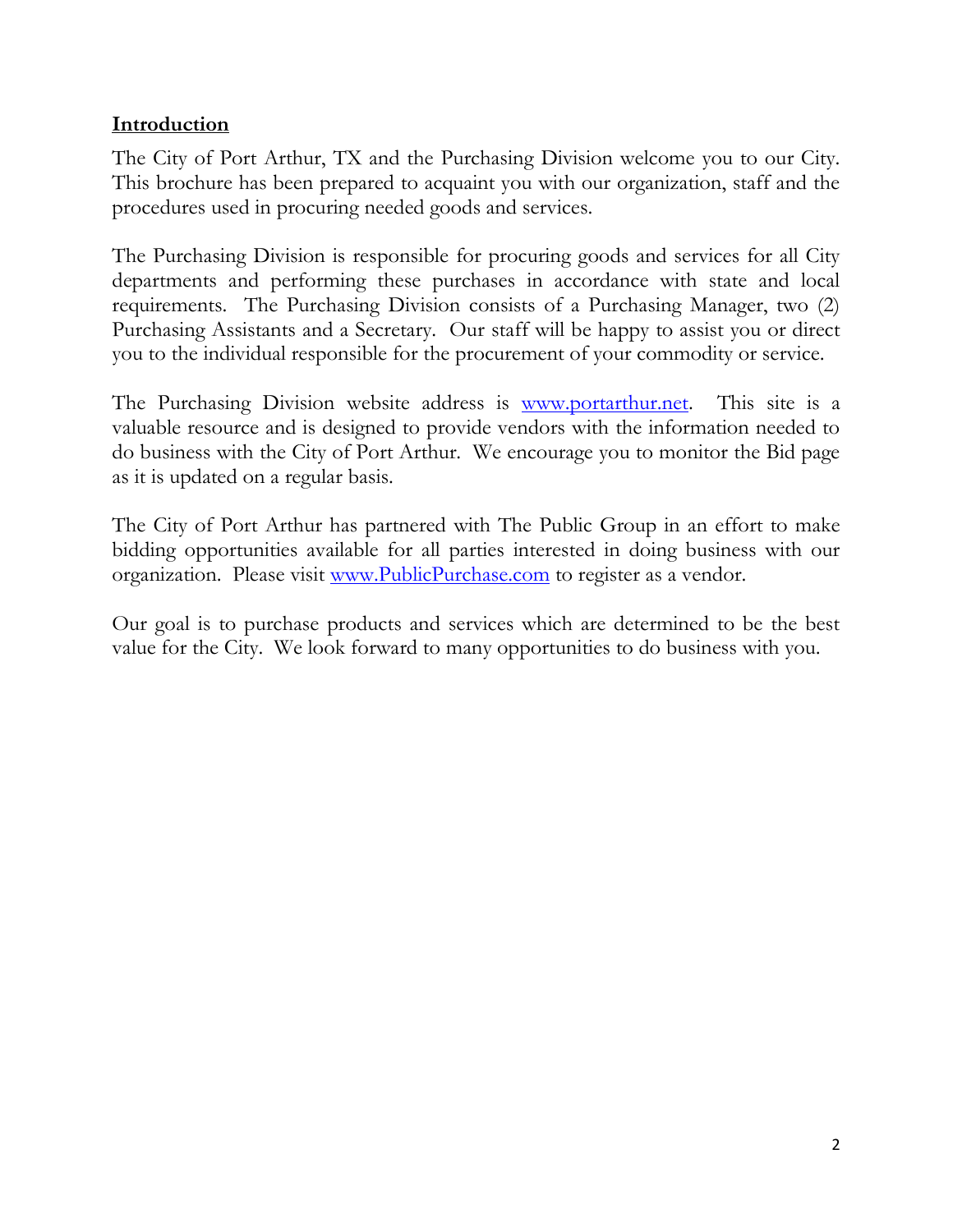# **Vendor Registration**

In an effort to make bidding opportunities available for all vendors interested in doing business with our organization, the City of Port Arthur has partnered with The Public Group (Public Purchase).

The Public Purchase eProcurement System was designed exclusively for use by Government Agencies and their Vendors. It was designed to assist buyers in finding suppliers and to assist vendors selling to the enormous government and educational market. It is compliant with all Federal and State regulations which set forth the required procedures for Government Agency purchasing. Public Purchase brings buyers and suppliers together through vendor registration, bid notification, and distribution of solicitations. It's simple and registration is free!

Please visit [www.PublicPurchase.com](http://www.publicpurchase.com/) to register as a vendor.

- You will be contacted by a Public Purchase representative to activate your account.
- Once your account has been activated, you must log in and register with the City of Port Arthur.
- You must select classification codes that best describe the goods/services that your company offers (you may select as many as needed).

By registering with the City of Port Arthur you are becoming part of our vendor list and will be notified via e-mail of any future bid opportunities based on the classification codes you selected at the time of registration.

If you have any questions about the registration process, please contact the Purchasing Division at 409.983.8160.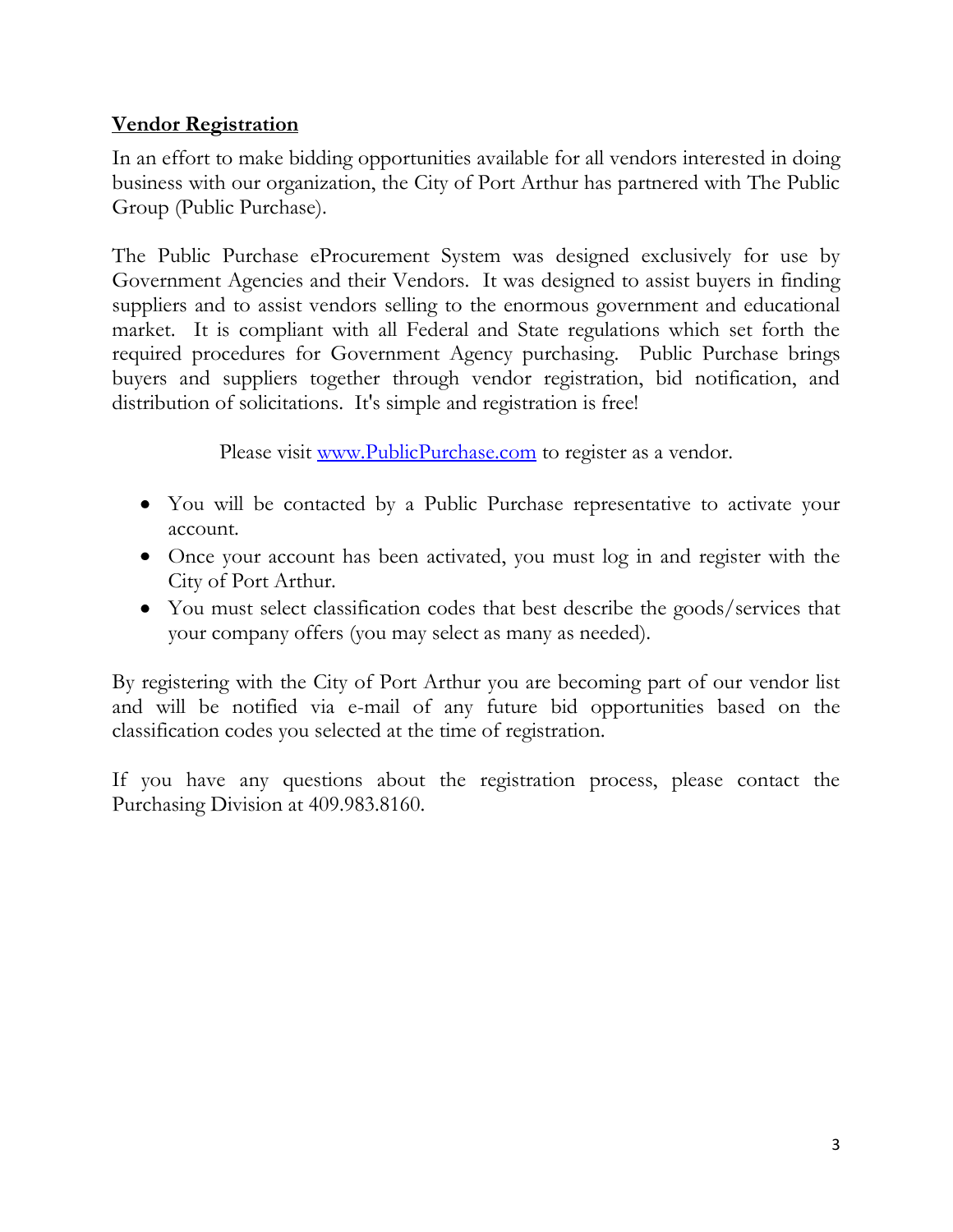### **Vendor Guidelines**

- Please call ahead for appointments whenever possible.
- Refrain from "social calls" your time is valuable.
- Make sure we have current catalogs and pricing, or access to your website with this information. It is mutually beneficial for us to be kept up to date on new ideas or products.
- Recognize our limitations regarding authority. A purchase order is issued only after compliance with federal, state and local laws. Do not proceed with any work or purchase any materials until you have received a purchase order number.
- Direct all solicitations to the Purchasing Division prior to visiting a specific City department. This will ensure that you will be directed to the appropriate person within the department as needed.
- Conduct your business openly and frankly. As a public agency, our records are a matter of public record.
- Quote realistic delivery dates (in calendar days).
- Honor all pricing, delivery, and service agreements as quoted.
- Maintain City policy regarding gifts or favors. No City employee may accept any gifts or favors. The best favor you can do is to see that the City receives the best price, quality and service.
- Please call us if you have any questions 409.983.8160.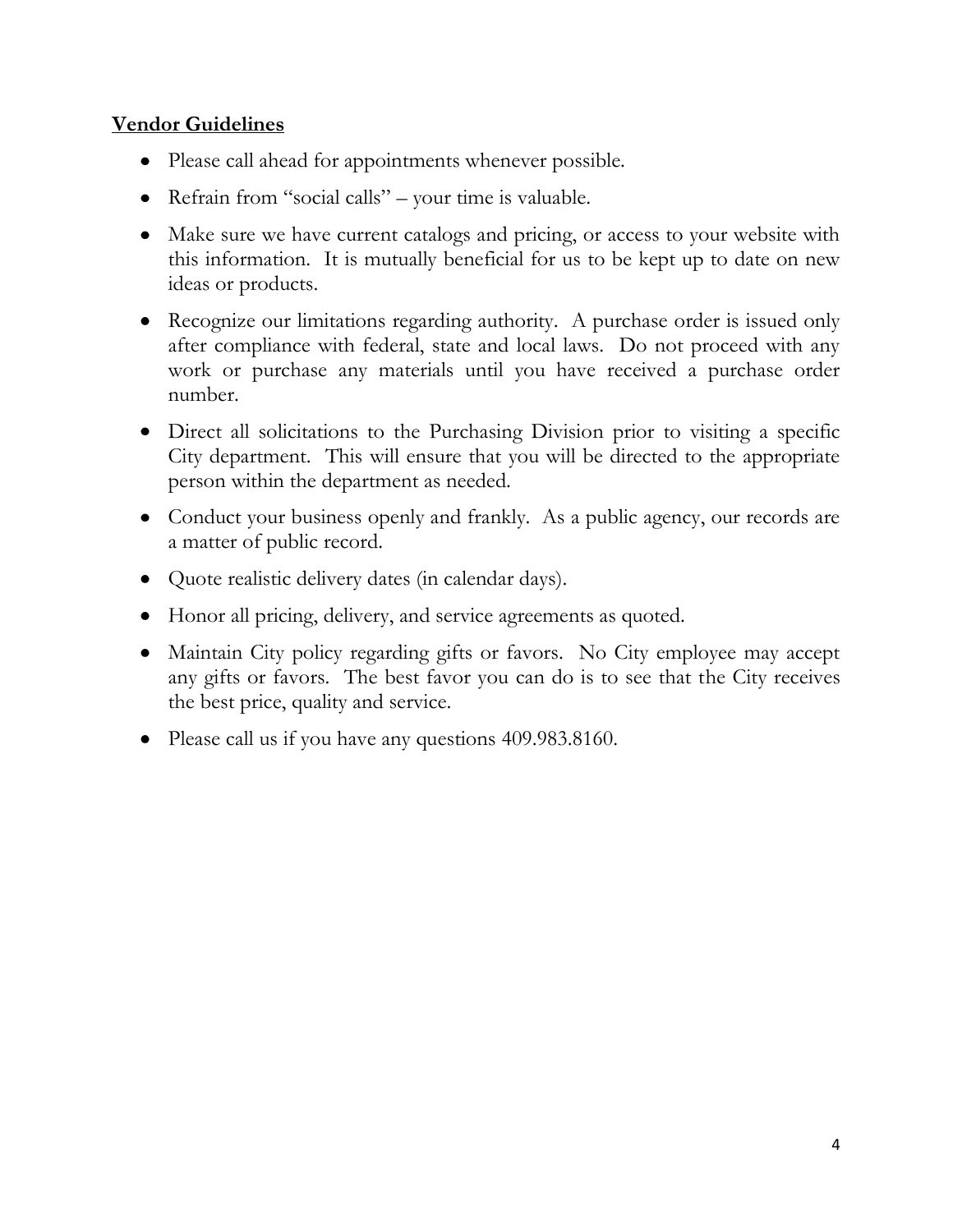#### **General Purchasing Procedures**

- All purchases exceeding \$1,000 require competitive quotes (unless a valid exception is taken) according to Chapter 252 of the Texas Local Government Code. A minimum of three (3) quotes is preferred. (Professional Services are exempt from this requirement).
- Quotes and bids/proposals must be submitted in written form and signed by the vendor. Quotes can be transmitted via fax, regular mail or by email.
- At a minimum, informal quotes and proposals should be submitted by the vendor on company letterhead and must contain an adequate description of the item or services, an itemized cost with a not to exceed contract amount and a time for delivery or completion of the work.
- Purchases estimated to cost over \$50,000 require sealed written bids. All formal ITB's, RFP's & RFQ's must be submitted to the following:

CITY OF PORT ARTHUR CITY OF PORT ARTHUR CITY SECRETARY CITY SECRETARY P. O. BOX 1089  $444$  4TH STREET,  $4<sup>th</sup>$  Floor

**(If Mailed) (Overnight Mail or Hand Delivered)** PORT ARTHUR, TEXAS 77641 PORT ARTHUR, TEXAS 77640

• Contracts exceeding \$5,000 must be approved by City Council.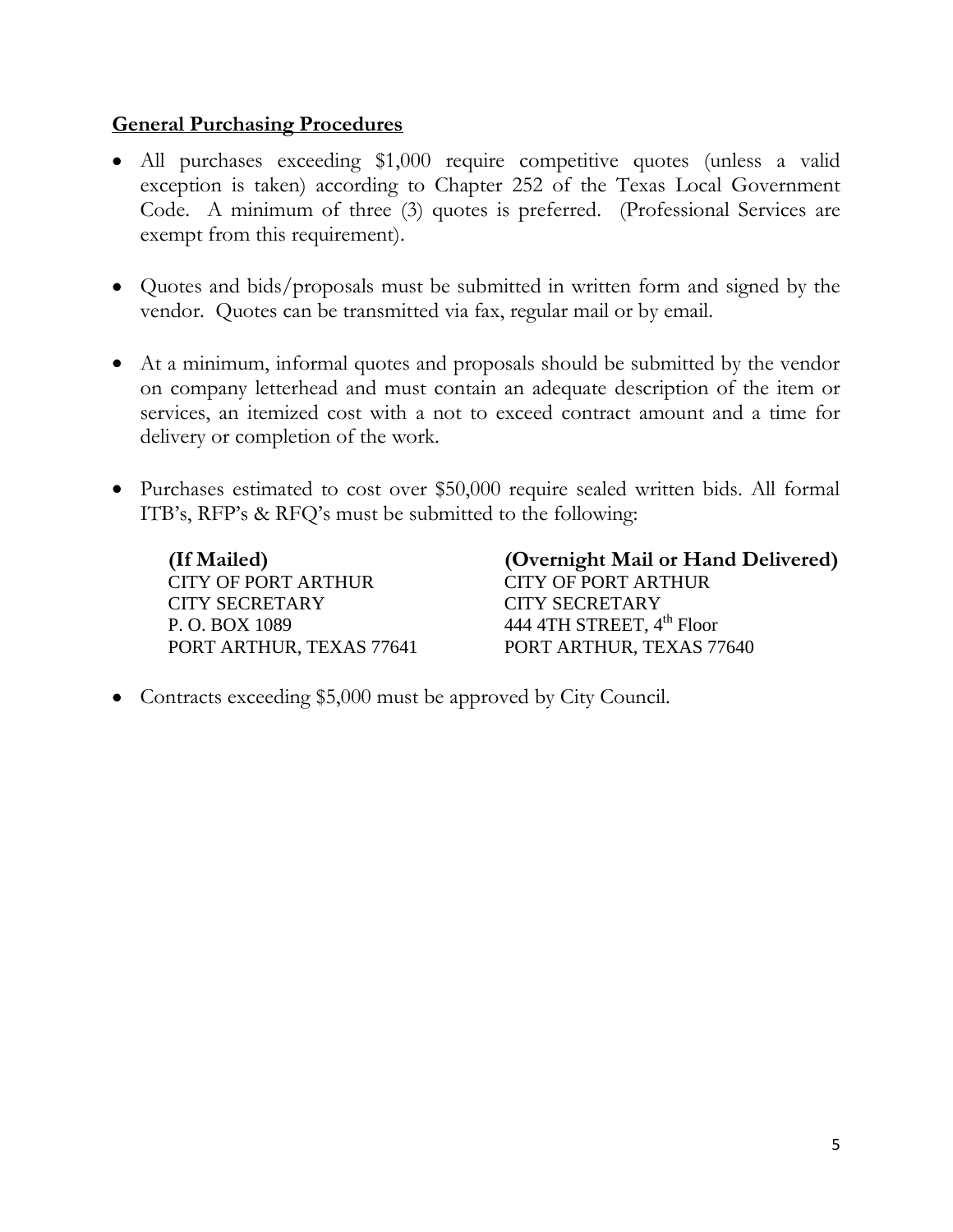#### **Contract Insurance Requirements**

- All insurance must be written by an insurer licensed to conduct business in the State of Texas, unless otherwise permitted by Owner. The Contractor shall, at his own expense, purchase, maintain and keep in force insurance that will protect against injury and/or damages which may arise out of or result from operations under this contract, whether the operations be by himself or by any subcontractor or by anyone directly or indirectly employed by any of them, or by anyone for whose acts any of them may be liable, of the following types and limits
- 1. Commercial General Liability occurrence type insurance City of Port Arthur, its officers, agents, and employees must be named as an additional insured):
	- a. Bodily injury \$500,000 single limit per occurrence or \$500,000 each person/\$500,000 per occurrence for contracts of \$100,000 or less; or Bodily injury \$1,000,000 single limit per occurrence or \$500,000 each person /\$1,000,000 per occurrence for contracts in excess of \$100,000; and,
	- b. Property Damage \$100,000 per occurrence regardless of contract amount; and,
	- c. Minimum aggregate policy year limit of \$1,000,000 for contracts of \$100,000 or less; or, Minimum aggregate policy year limit of \$2,000,000 for contracts in excess of \$100,000.
- 2. Commercial Automobile Liability Insurance (Including owned, non-owned and hired vehicles coverage's).
	- a. Minimum combined single limit of \$500,000 per occurrence, for bodily injury and property damage.
	- b. If individual limits are provided, minimum limits are \$300,000 per person, \$500,000 per occurrence for bodily injury and \$100,000 per occurrence for property damage.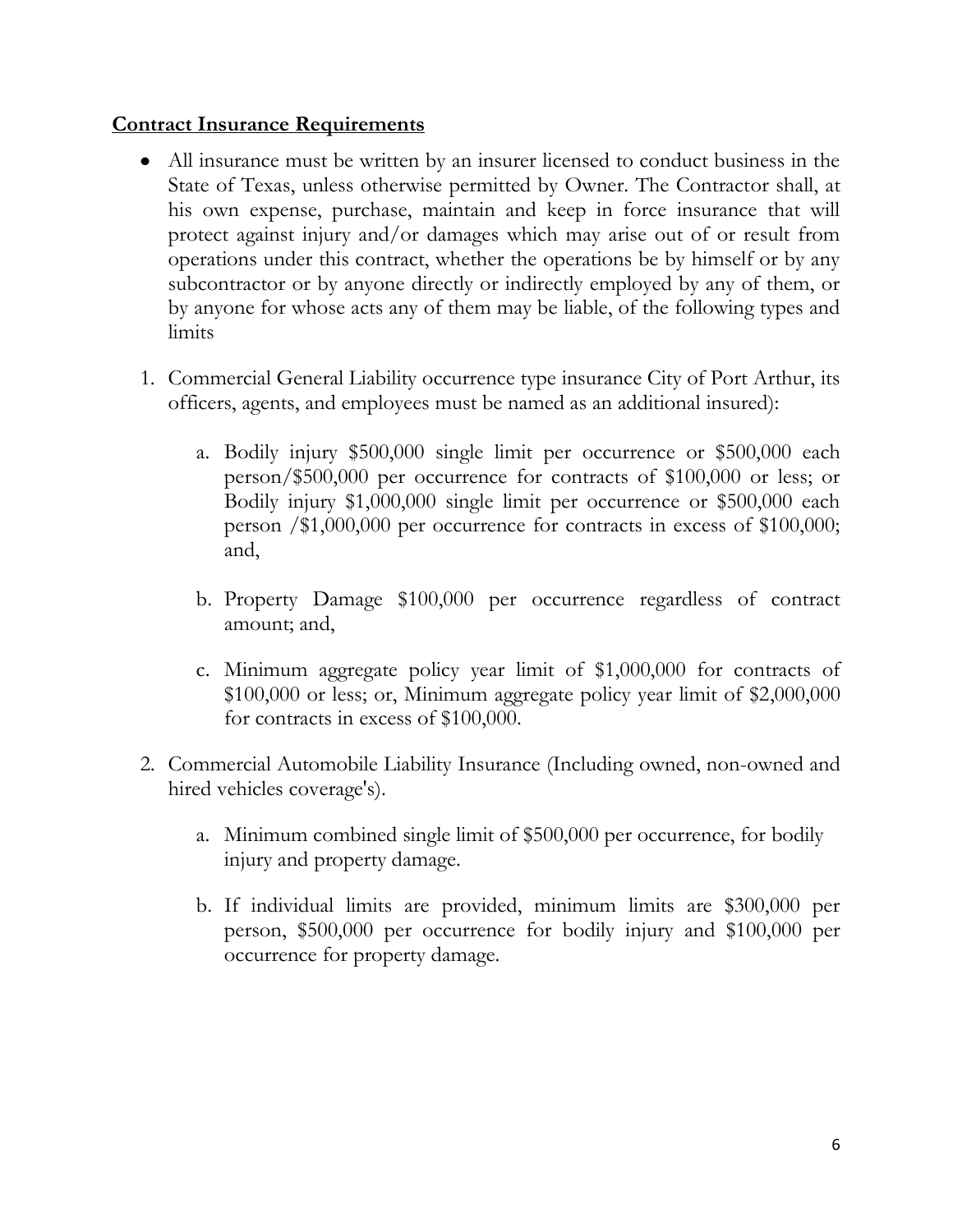- Contractor shall cause Contractor's insurance company or insurance agent to fill in all information required (including names of insurance agency, contractor and insurance companies, and policy numbers, effective dates and expiration dates) and to date and sign and do all other things necessary to complete and make into valid certificates of insurance and pertaining to the above listed items, and before commencing any of the work and within the time otherwise specified, Contractor shall file completed certificates of insurance with the Owner.
- None of the provisions in said certificate of insurance should be altered or modified in any respect except as herein expressly authorized. Said CERTIFICATE OF INSURANCE Form should contain a provision that coverage afforded under the policies will not be altered, modified or canceled unless at least fifteen (15) days prior written notice has been given to the City of Port Arthur. Contractor shall also file with the City of Port Arthur valid CERTIFICATE OF INSURANCE on like form from or for all Subcontractors and showing the Subcontractor (s) as the Insured. Said completed CERTIFICATE OF INSURANCE Form (s) shall in any event be filed with the City of Port Arthur not more than ten (10) days after execution of this Contract.
- Certificates and notices should be sent to the following address:

**City of Port Arthur Attn: Purchasing Division P.O. Box 1089 Port Arthur, Texas 77642**

#### **Performance and Payment Bond Requirements**

• Per Government Code Section 2253.021. Bonds. If the contract exceeds fifty thousand dollars (\$50,000) a payment bond is required. If the contract exceeds one hundred thousand dollars (\$100,000) a performance bond is required. Performance and Payment Bonds shall be furnished on prescribed forms in the amount of one hundred percent (100%) of the contract price with corporate surety duly authorized to do business in the State of Texas. Attorneys-in-fact who sign Bonds must file with each bond a certified and effective date copy of their Power of Attorney.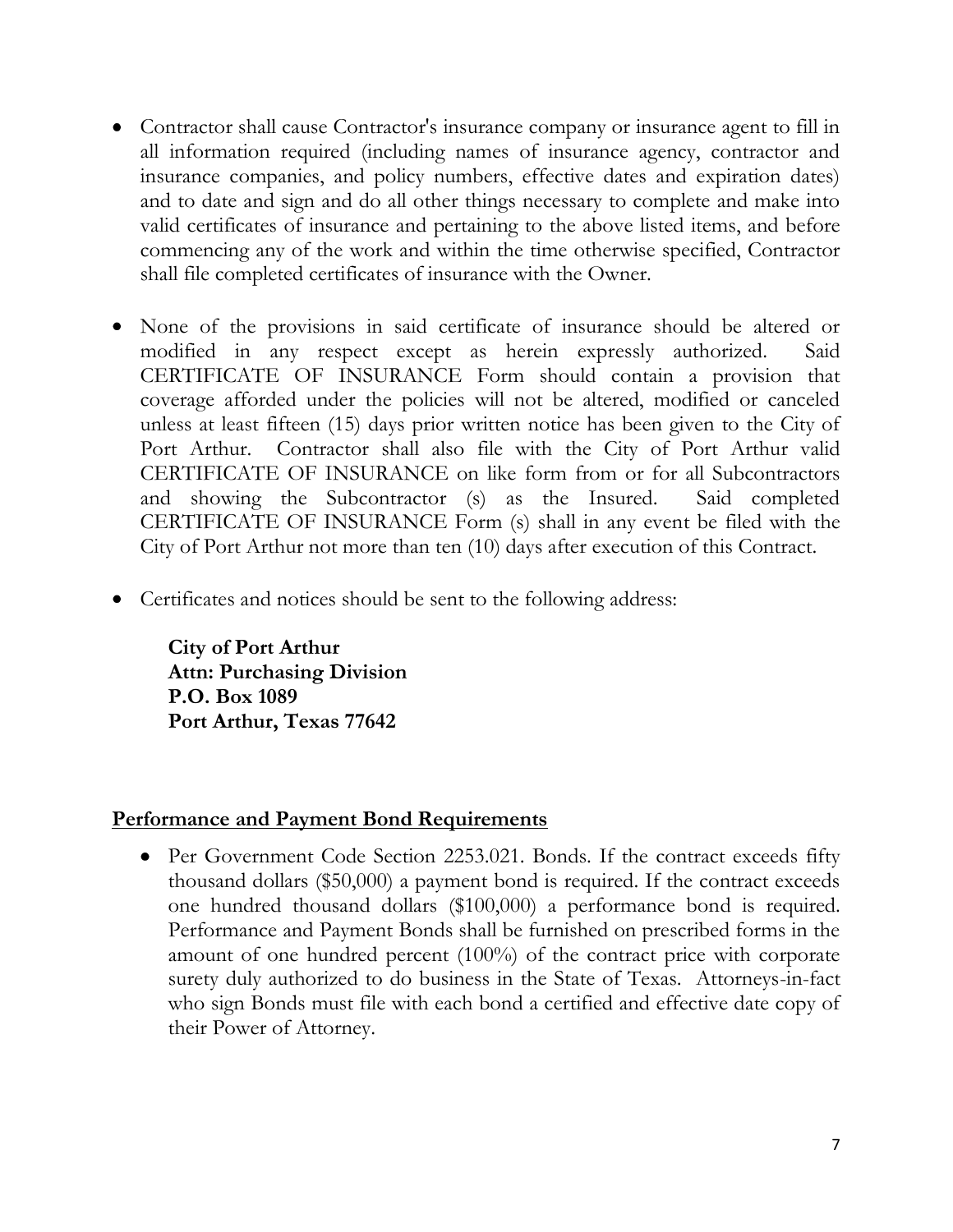### **Payment of Invoices**

- Invoices must be submitted by the vendor to the department in the City that ordered the product or services. Invoices can be mailed to P.O. Box 1089, Port Arthur, Texas 77641.
- All invoices to be paid in full within thirty (30) days after satisfactory delivery and billing, whichever is later.
- The City will not be liable for payment of invoices received more than sixty (60) days after delivery of order, or completion of services.
- Invoices must contain the purchase order number and the department that ordered the services or product.
- All invoices must be submitted in accordance with the purchase order terms and conditions.
- Invoices for commodities or services which are provided through an annual price agreement must match the unit pricing stipulated in the original contract.